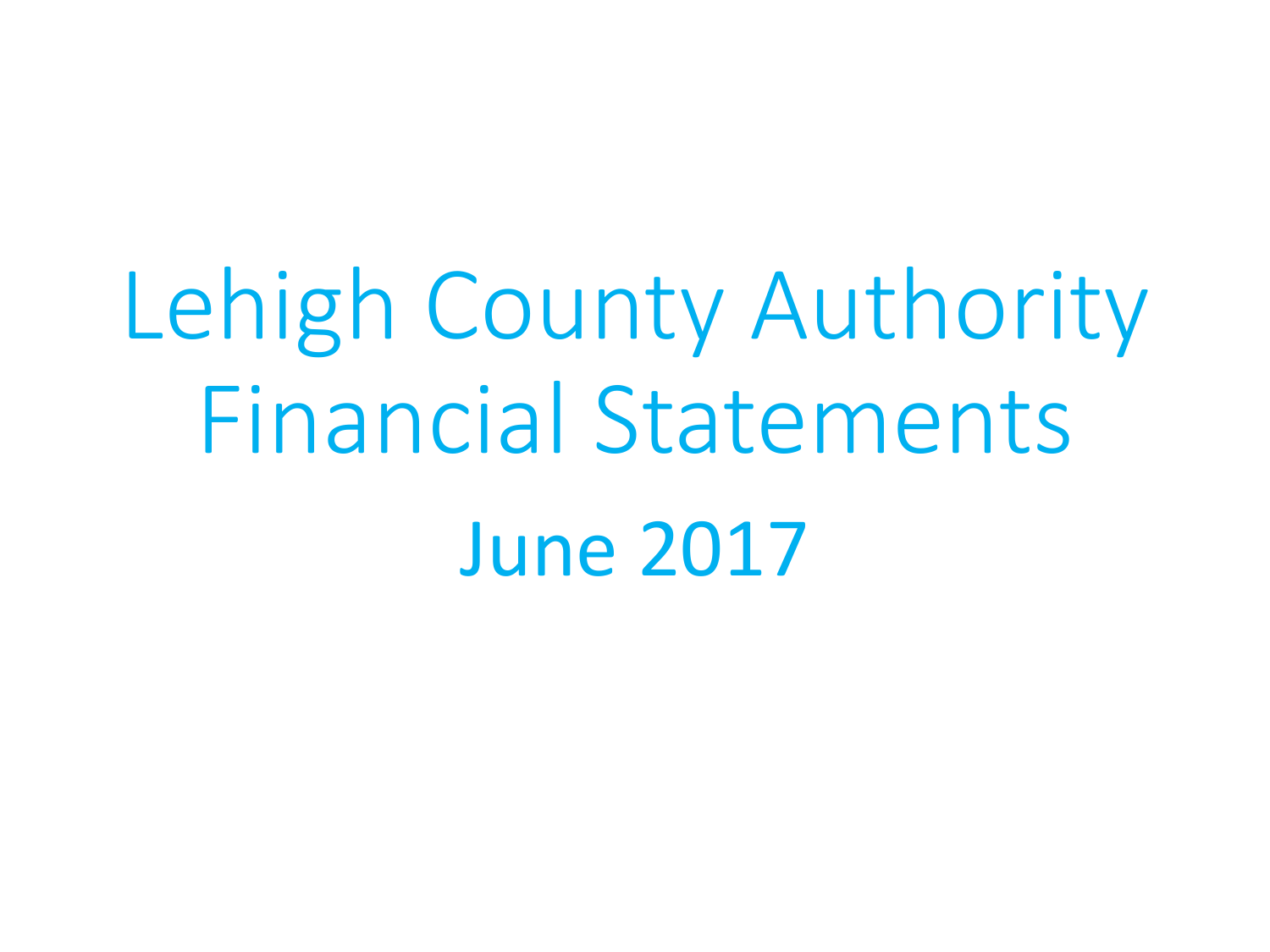## SUMMARY - MONTH

|                                       | <b>JUNE 2017</b> |                 |               |                   |               |  |  |
|---------------------------------------|------------------|-----------------|---------------|-------------------|---------------|--|--|
| <b>MONTH</b>                          | <b>Actual</b>    | <b>Forecast</b> | <b>Budget</b> | <b>Prior Year</b> | <b>FC Var</b> |  |  |
| <b>Income Statement</b>               |                  |                 |               |                   |               |  |  |
| Suburban Water                        | (219, 993)       | (251, 472)      | (4, 811)      | 125,165           | 31,479        |  |  |
| Suburban Wastewater                   | (43, 122)        | (48,946)        | 22,357        | 67,873            | 5,824         |  |  |
| <b>City Division</b>                  | 788,772          | 467,630         | (757, 194)    | (976, 581)        | 321,142       |  |  |
|                                       |                  |                 |               |                   |               |  |  |
| <b>Cash Flow Statement (Indirect)</b> |                  |                 |               |                   |               |  |  |
| Suburban Water                        | 15, 111, 926     | 14,156,989      | (524, 044)    | 34,562            | 954,937       |  |  |
| Suburban Wastewater                   | (9,751)          | (951, 724)      | (270, 589)    | 104,504           | 941,973       |  |  |
| <b>City Division</b>                  | (4,768,794)      | (5,051,267)     | (5,673,227)   | (6,459,624)       | 282,473       |  |  |

### INCOME

- City Division POSITIVE
- Suburban Water & Wastewater negative
- All 3 funds favorable to FC

### CASH

- Suburban Water POSITIVE
- Suburban Wastewater & City Negative
- All 3 funds are better than forecast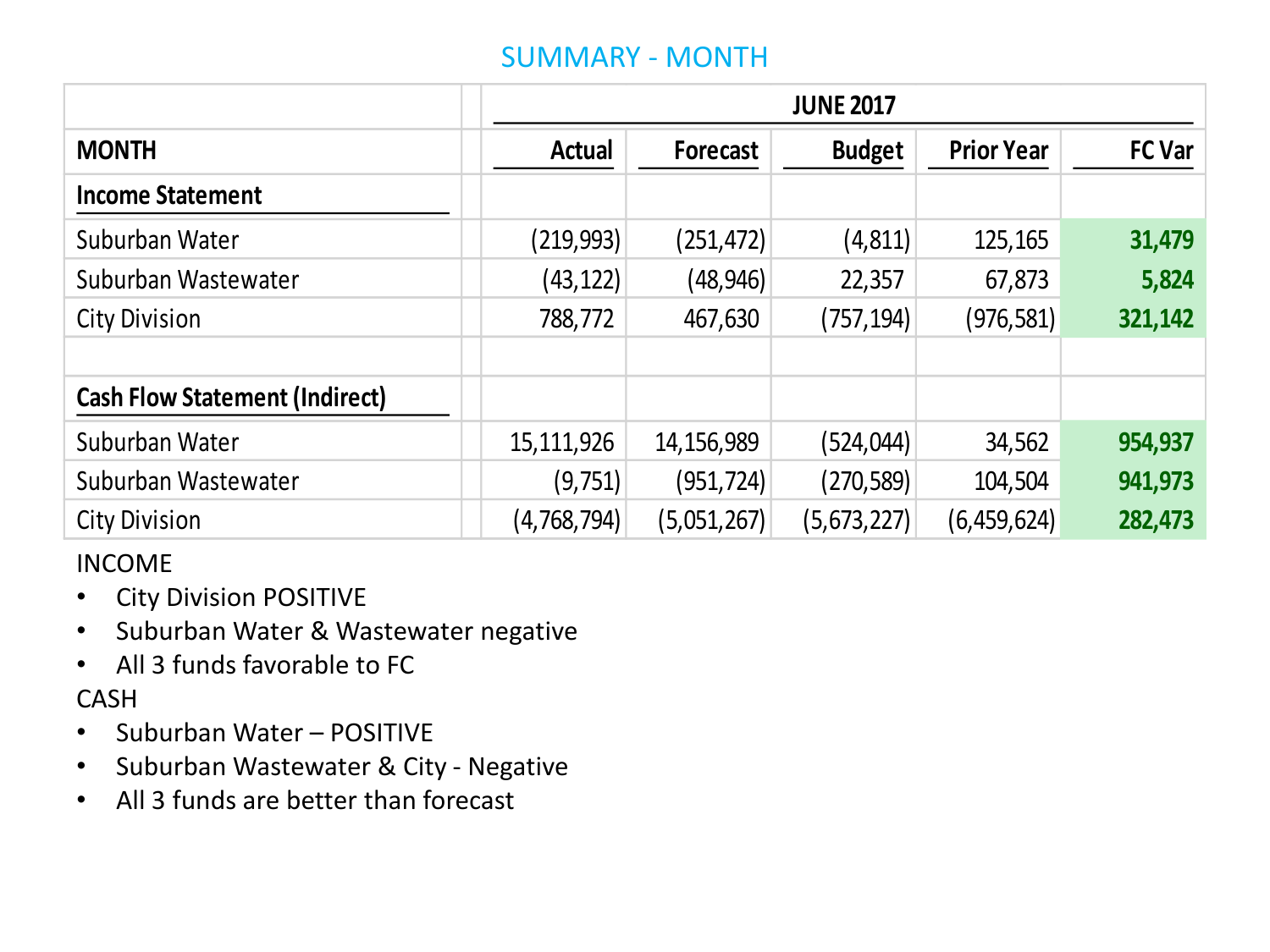## SUBURBAN WATER - MONTH

| <b>MONTH - SUBURBAN WATER</b>         | <b>JUNE 2017</b> |            |                  |                   |           |  |
|---------------------------------------|------------------|------------|------------------|-------------------|-----------|--|
| <b>Income Statement</b>               | <b>Actual</b>    | Forecast   | <b>Budget</b>    | <b>Prior Year</b> | FC Var    |  |
| <b>Operating Revenues</b>             | 801,790          | 795,789    | 759,243          | 726,978           | 6,001     |  |
| <b>Operating (Expenses)</b>           | (715, 613)       | (757, 566) | (734, 533)       | (565, 153)        | 41,953    |  |
| Operating Income                      | 86,176           | 38,223     | 24,710           | 161,825           | 47,953    |  |
| Non-Operating Revenues (Expenses)     | 62,150           | 80,483     | 66,167           | 46,334            | (18, 333) |  |
| Income Before Interest                | 148,326          | 118,706    | 90,877           | 208,159           | 29,620    |  |
| Interest Income                       | 7,700            | 6,795      | 16,667           | 4,447             | 905       |  |
| Interest Expense                      | (376, 019)       | (376, 973) | (112, 355)       | (87, 441)         | 954       |  |
| Capital Contributions                 |                  |            |                  |                   |           |  |
| <b>NET INCOME</b>                     | (219, 993)       | (251, 472) | (4, 811)         | 125,165           | 31,479    |  |
| <b>MONTH - SUBURBAN WATER</b>         |                  |            | <b>JUNE 2017</b> |                   |           |  |
| <b>Cash Flow Statement (Indirect)</b> | <b>Actual</b>    | Forecast   | <b>Budget</b>    | <b>Prior Year</b> | FC Var    |  |
| Net Income                            | (219, 993)       | (251, 472) | (4, 811)         | 125,165           | 31,479    |  |
| Add: Depreciation & Amortization      | 245,832          | 245,832    | 245,833          | 245,832           |           |  |
| Add: Non-Cash Interest Expense        |                  | 1          |                  | (0)               | (1)       |  |
| Add: Capex Charged to Expense         | 31,602           | 187        | 8,333            | 406               | 31,415    |  |
| <b>Principal Payments</b>             | (139, 015)       | (128, 565) | (152, 816)       | (136, 619)        | (10, 450) |  |
| <b>Investments Converting To Cash</b> |                  |            |                  |                   |           |  |
| New Borrowing                         | 15,292,006       | 15,215,000 |                  |                   | 77,006    |  |
| Capital Expenditures                  | (98, 505)        | (923, 994) | (620, 583)       | (200, 221)        | 825,489   |  |
| <b>NET FUND CASH FLOWS</b>            | 15,111,926       | 14,156,989 | (524, 044)       | 34,562            | 954,937   |  |

#### **Income (Actual vs. FC)**

- **Better by \$31k**
- Operating revenues higher
- Operating expenses lower
- Non-operating rev(exp) unfavorable
- Interest income slightly higher
- Interest expense slightly lower

#### **Cash (Actual vs. FC)**

- **Higher by \$955k**
- Net Income higher
- Principal payments higher
- Capex significantly lower
- Borrowing proceeds favorable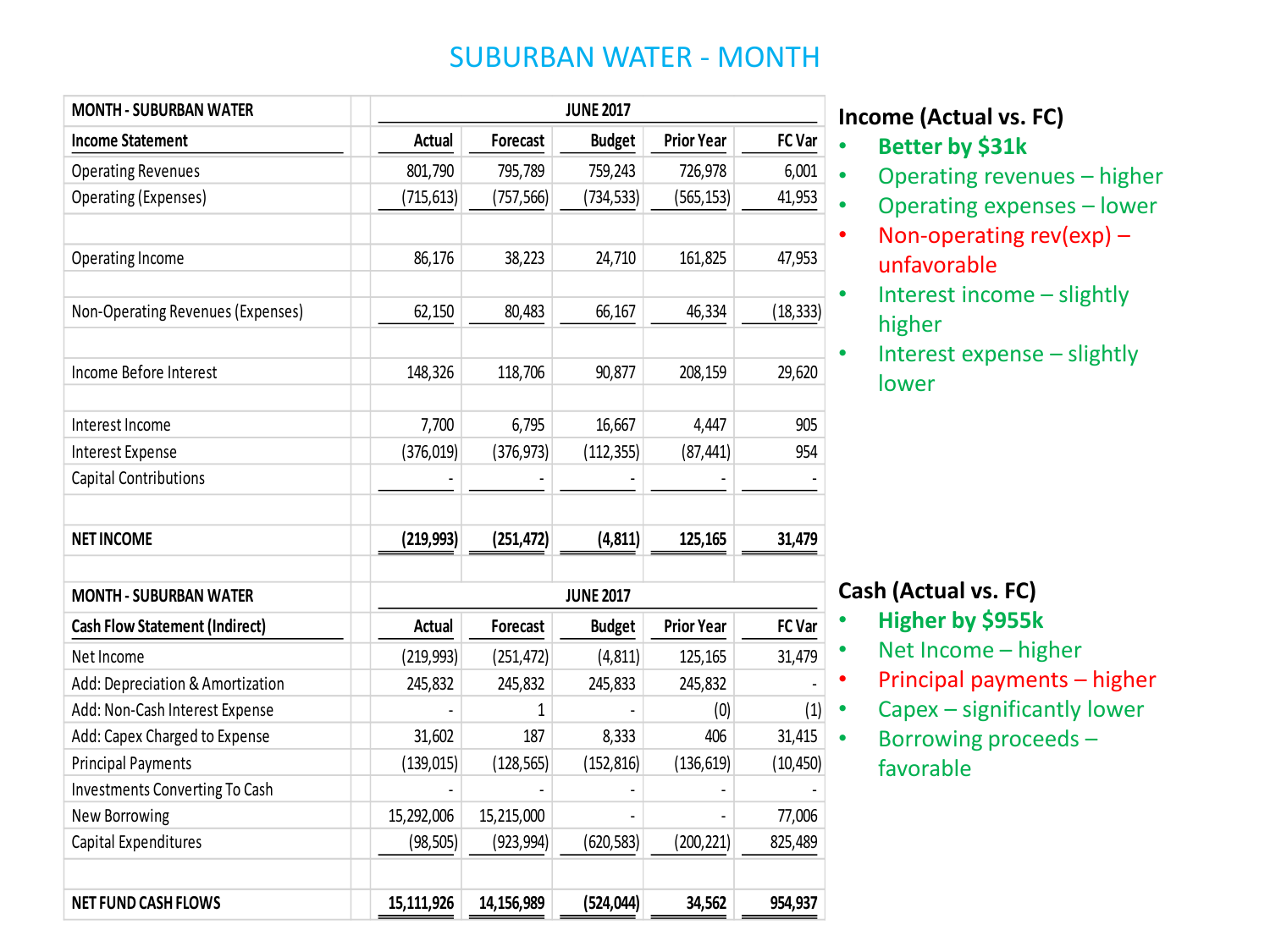## SUBURBAN WASTEWATER - MONTH

| <b>MONTH - SUBURBAN WASTEWATER</b>    |               | <b>JUNE 2017</b> |                  |                   |               |  |  |
|---------------------------------------|---------------|------------------|------------------|-------------------|---------------|--|--|
| <b>Income Statement</b>               | <b>Actual</b> | Forecast         | <b>Budget</b>    | <b>Prior Year</b> | <b>FC Var</b> |  |  |
| <b>Operating Revenues</b>             | 1,201,036     | 1,350,980        | 1,563,773        | 1,506,813         | (149, 944)    |  |  |
| <b>Operating (Expenses)</b>           | (1,438,495)   | (1,496,370)      | (1, 546, 447)    | (1,513,970)       | 57,875        |  |  |
| Operating Income                      | (237, 459)    | (145, 390)       | 17,326           | (7, 157)          | (92,069)      |  |  |
| Non-Operating Revenues (Expenses)     | 212,176       | 109,942          | 66,083           | 91,874            | 102,234       |  |  |
| Income Before Interest Expense        | (25, 283)     | (35, 448)        | 83,409           | 84,717            | 10,165        |  |  |
| Interest Income                       | 68            | 4,602            | 9,917            | 728               | (4, 534)      |  |  |
| <b>Interest Expense</b>               | (17, 907)     | (18, 100)        | (70, 969)        | (17, 572)         | 193           |  |  |
| <b>Capital Contributions</b>          |               |                  |                  |                   |               |  |  |
| <b>NET INCOME</b>                     | (43, 122)     | (48, 946)        | 22,357           | 67,873            | 5,824         |  |  |
| <b>MONTH - SUBURBAN WASTEWATER</b>    |               |                  | <b>JUNE 2017</b> |                   |               |  |  |
| <b>Cash Flow Statement (Indirect)</b> | <b>Actual</b> | Forecast         | <b>Budget</b>    | <b>Prior Year</b> | <b>FC Var</b> |  |  |
| Net Income                            | (43, 122)     | (48, 946)        | 22,357           | 67,873            | 5,824         |  |  |
| Add: Depreciation & Amortization      | 364,694       | 364,694          | 327,083          | 334,133           |               |  |  |
| Add: Non-Cash Interest Expense        | 2,721         | 2,928            |                  | 3,036             | (207)         |  |  |
| Add: Capex Charged to Expense         | 385           |                  | 25,000           | 61                | 385           |  |  |
| <b>Principal Payments</b>             | (39, 364)     | (39, 602)        | (93, 946)        | (41, 879)         | 238           |  |  |
| Investments Converting To Cash        |               |                  |                  |                   |               |  |  |
| <b>New Borrowing</b>                  |               |                  |                  |                   |               |  |  |
| Capital Expenditures                  | (295,064)     | (1, 230, 798)    | (551,083)        | (258,719)         | 935,734       |  |  |
| <b>NET FUND CASH FLOWS</b>            | (9,751)       | (951, 724)       | (270, 589)       | 104,504           | 941,973       |  |  |

#### **Income (Actual vs. FC)**

- **Higher by \$6k**
- Operating revenues lower
- Operating expenses lower
- Non-op rev(exp) favorable
- Interest income lower
- Interest expenses slightly lower

#### **Cash (Actual vs. FC)**

- **Higher by \$942k**
- Net income higher
- Capex significantly lower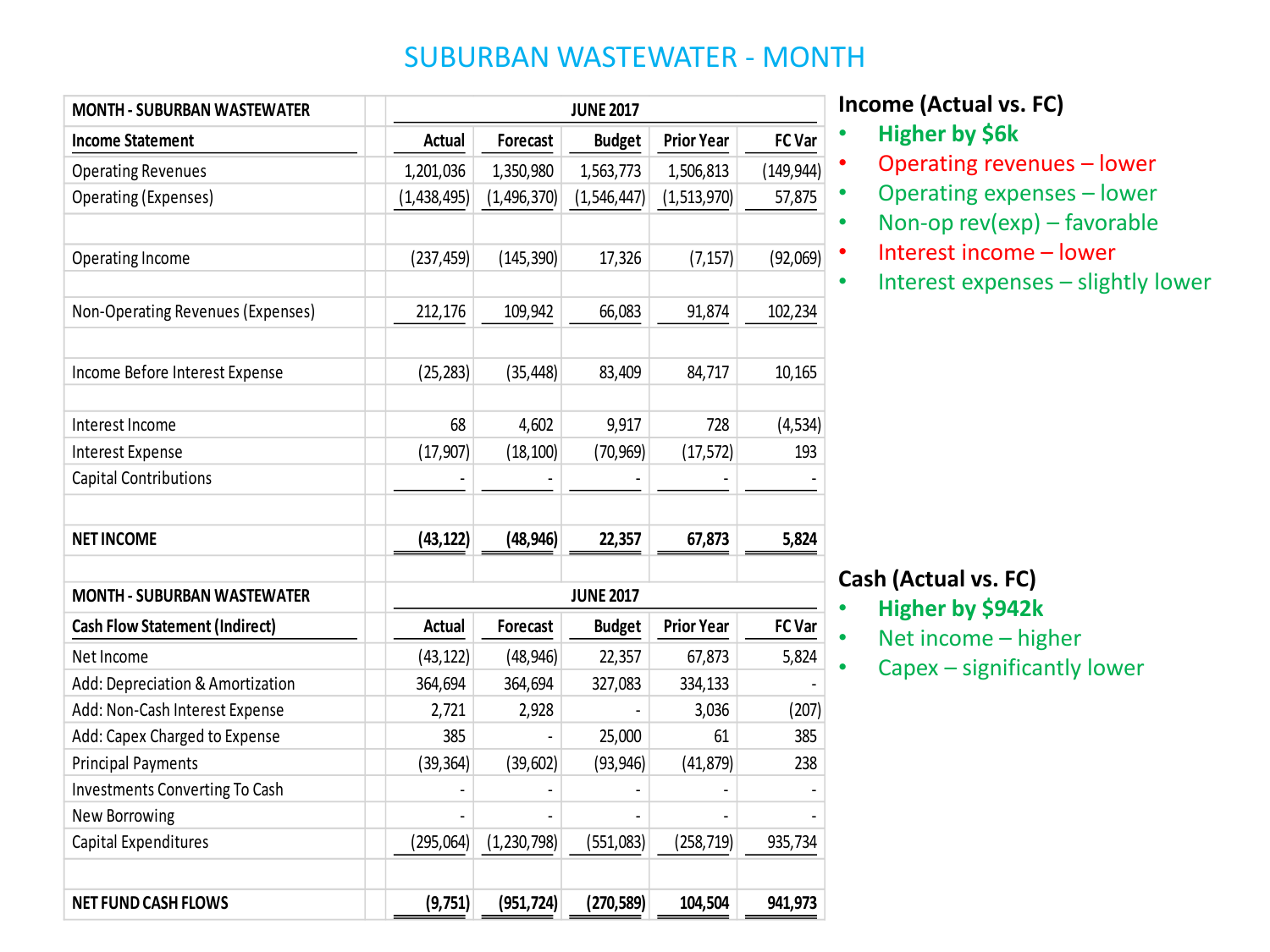## CITY DIVISION - MONTH

| <b>MONTH - CITY DIVISION</b>          | <b>JUNE 2017</b> |               |                              |                   |               |  |
|---------------------------------------|------------------|---------------|------------------------------|-------------------|---------------|--|
| <b>Income Statement</b>               | Actual           | Forecast      | <b>Budget</b>                | <b>Prior Year</b> | FC Var        |  |
| <b>Operating Revenues</b>             | 4,044,453        | 3,932,388     | 2,745,021                    | 2,328,021         | 112,065       |  |
| <b>Operating (Expenses)</b>           | (1,812,973)      | (1, 917, 188) | (1,871,840)                  | (1,701,531)       | 104,216       |  |
| Operating Income                      | 2,231,481        | 2,015,200     | 873,181                      | 626,490           | 216,281       |  |
| Non-Operating Revenues (Expenses)     | (218, 553)       | (150, 583)    | (283, 834)                   | (310, 460)        | (67, 970)     |  |
| Income Before Interest Expense        | 2,012,927        | 1,864,617     | 589,347                      | 316,029           | 148,310       |  |
| Interest Income                       | 38,785           | 10,954        | 25,167                       | 22,847            | 27,831        |  |
| Interest Expense                      | (1, 262, 941)    | (1,407,941)   | (1, 371, 708)                | (1, 315, 458)     | 145,000       |  |
| <b>Capital Contributions</b>          |                  |               |                              |                   |               |  |
| <b>NET INCOME</b>                     | 788,772          | 467,630       | (757, 194)                   | (976, 581)        | 321,142       |  |
| <b>MONTH - CITY DIVISION</b>          |                  |               | <b>JUNE 2017</b>             |                   |               |  |
| <b>Cash Flow Statement (Indirect)</b> | <b>Actual</b>    | Forecast      | <b>Budget</b>                | <b>Prior Year</b> | <b>FC Var</b> |  |
| Net Income                            | 788,772          | 467,630       | (757, 194)                   | (976, 581)        | 321,142       |  |
| Add: Depreciation & Amortization      | 450,000          | 450,000       | 466,667                      | 450,000           |               |  |
| Add: Non-Cash Interest Expense        | (5,260,920)      | (5, 115, 920) | (5, 152, 153)                | (5,208,403)       | (145,000)     |  |
| Add: Capex Charged to Expense         | 216,142          | 166,488       | 658,667                      | 111,624           | 49,654        |  |
| <b>Principal Payments</b>             |                  |               |                              |                   |               |  |
| Cash Outlays on Lease & Lease Reserve |                  |               | $\qquad \qquad \blacksquare$ |                   |               |  |
| <b>Investments Converting To Cash</b> |                  |               |                              |                   |               |  |
| New Borrowing                         |                  |               |                              |                   |               |  |
| Capital Expenditures                  | (962, 788)       | (1,019,465)   | (889, 214)                   | (836, 264)        | 56,677        |  |
| <b>NET FUND CASH FLOWS</b>            | (4,768,794)      | (5,051,267)   | (5,673,227)                  | (6,459,624)       | 282,473       |  |

#### **Income (Actual vs. FC)**

- **Higher by \$321k**
- Operating revenues higher
- Operating expenses lower
- Non-operating rev(exp) unfavorable
- Interest income higher
- Interest expenses lower

#### **Cash (Actual vs. FC)**

- **Higher by \$282k**
- Net income higher
- Capex lower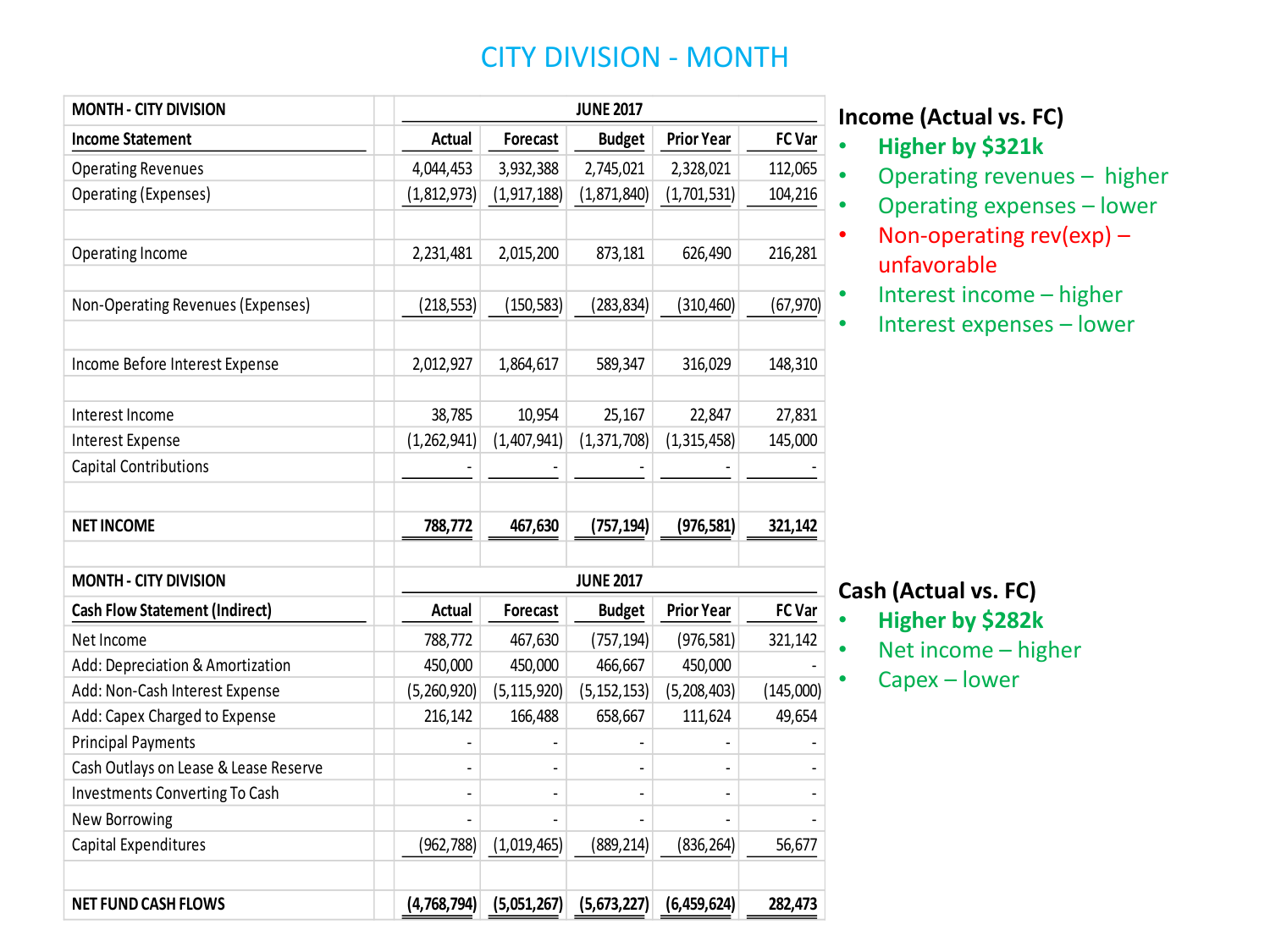## SUMMARY - YTD

|                                       | <b>JUNE 2017</b> |                 |               |                   |               |                |  |
|---------------------------------------|------------------|-----------------|---------------|-------------------|---------------|----------------|--|
| <b>YTD</b>                            | Actual           | <b>Forecast</b> | <b>Budget</b> | <b>Prior Year</b> | <b>FC Var</b> | <b>Bud Var</b> |  |
| <b>Income Statement</b>               |                  |                 |               |                   |               |                |  |
| Suburban Water                        | (262, 787)       | (418,903)       | (237, 203)    | 331,912           | 156,115       | (25, 584)      |  |
| Suburban Wastewater                   | 496,442          | 339,586         | (183,056)     | 351,588           | 156,857       | 679,498        |  |
| <b>City Division</b>                  | (1,036,904)      | (1,440,222)     | (5,971,869)   | (4,440,052)       | 403,318       | 4,934,965      |  |
|                                       |                  |                 |               |                   |               |                |  |
| <b>Cash Flow Statement (Indirect)</b> |                  |                 |               |                   |               |                |  |
| Suburban Water                        | 14,494,700       | 13,036,863      | (3,352,601)   | 358,958           | 1,457,838     | 17,847,301     |  |
| Suburban Wastewater                   | 1,282,321        | (77,084)        | (1,940,732)   | 1,356,371         | 1,359,405     | 3,223,053      |  |
| <b>City Division</b>                  | 676,377          | 268,700         | (3, 104, 762) | (3,491,445)       | 407,677       | 3,781,139      |  |
|                                       |                  |                 |               |                   |               |                |  |
| <b>Debt Service Coverage Ratio</b>    |                  |                 |               |                   |               |                |  |
| Suburban Water                        | 1.32             | 1.13            | 1.13          | 1.73              | 0.19          | 0.19           |  |
| Suburban Wastewater                   | 8.51             | 8.02            | 2.38          | 7.59              | 0.49          | 6.13           |  |
| <b>City Division</b>                  | 1.46             | 1.41            | 1.04          | 1.19              | 0.05          | 0.42           |  |

#### **INCOME**

- Lone positive is Suburban Wastewater, Suburban Water & City Division negative
- All 3 funds are favorable to forecast
- 2 of 3 funds favorable to budget, Suburban Water is down just slightly to budget

#### **CASH**

- All 3 funds have positive cash flows
- All 3 funds have cash flows better than forecast
- All 3 funds favorable to budget

#### **DSCR**

- All 3 funds have debt service coverage ratios that are better than forecast and all exceed internal target of 1.20
- All 3 funds better than budget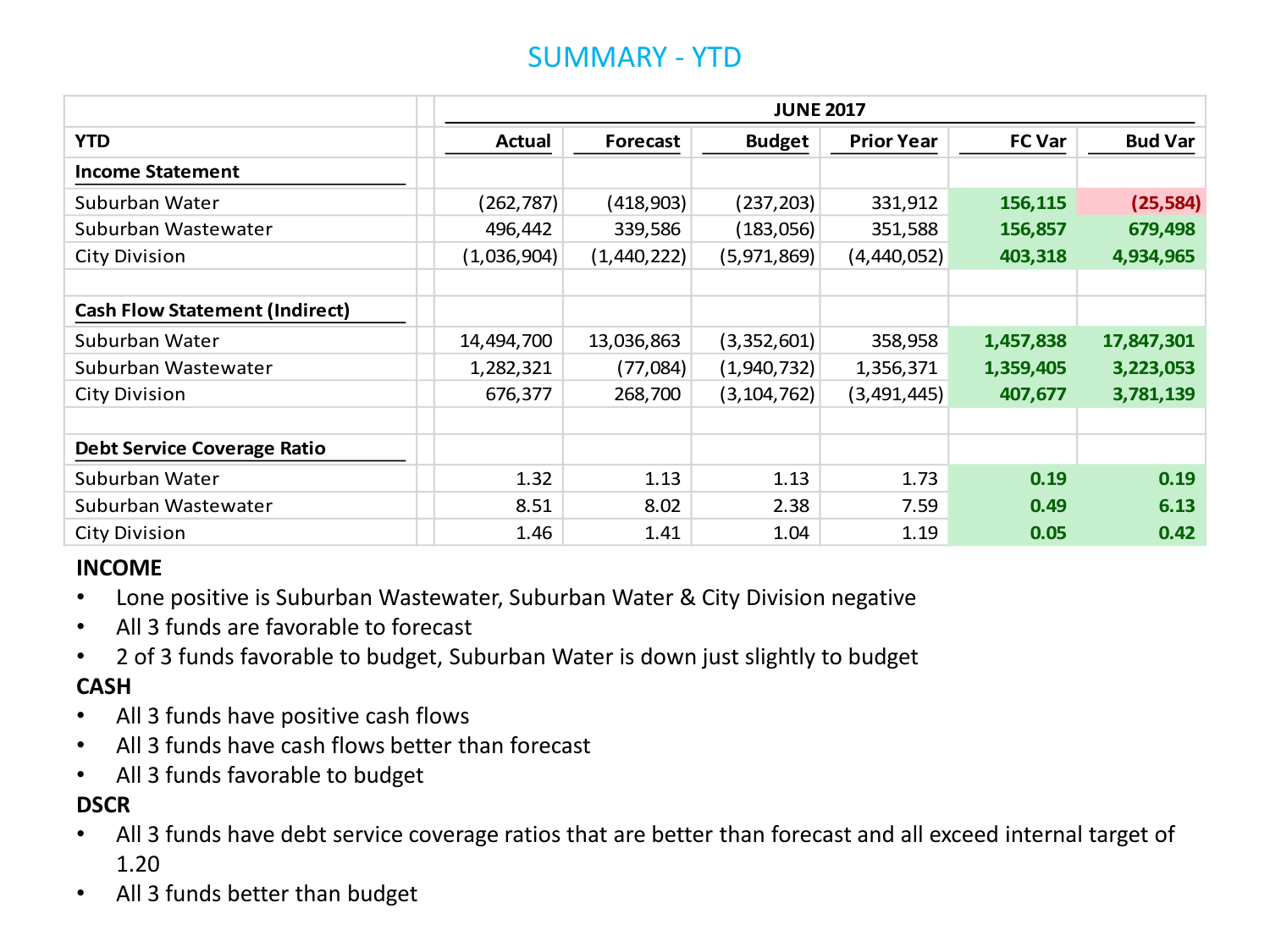## Dashboard – Suburban Water

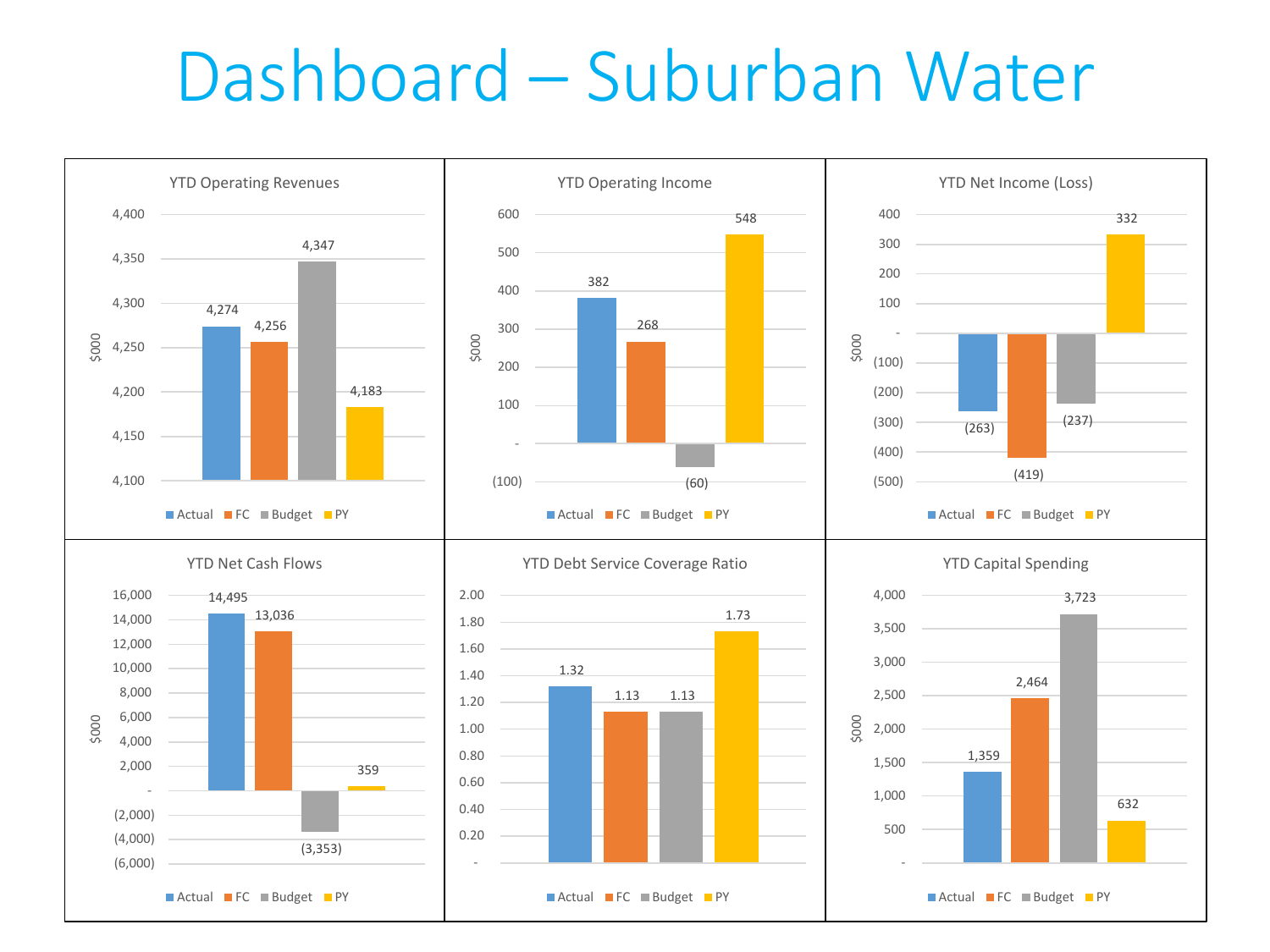## SUBURBAN WATER - YTD

| <b>YTD - SUBURBAN WATER</b>           | <b>JUNE 2017</b> |             |                                              |                   |           |                |
|---------------------------------------|------------------|-------------|----------------------------------------------|-------------------|-----------|----------------|
| <b>Income Statement</b>               | Actual           | Forecast    | <b>Budget</b>                                | <b>Prior Year</b> | FC Var    | <b>Bud Var</b> |
| <b>Operating Revenues</b>             | 4,274,058        | 4,255,735   | 4,347,121                                    | 4,182,680         | 18,323    | (73,063)       |
| <b>Operating (Expenses)</b>           | (3,892,276)      | (3,988,396) | (4,407,198)                                  | (3,635,483)       | 96,120    | 514,922        |
| Operating Income                      | 381,782          | 267,339     | (60,077)                                     | 547,197           | 114,442   | 441,859        |
| Non-Operating Revenues (Expenses)     | 200,444          | 194,900     | 397,002                                      | 270,114           | 5,543     | (196, 558)     |
| Income Before Interest Expense        | 582,225          | 462,240     | 336,925                                      | 817,311           | 119,986   | 245,300        |
| Interest Income                       | 39,857           | 40,769      | 100,002                                      | 44,052            | (912)     | (60, 145)      |
| Interest Expense                      | (884, 870)       | (921, 912)  | (674, 130)                                   | (529, 451)        | 37,042    | (210, 740)     |
| Capital Contributions                 |                  |             |                                              |                   |           |                |
| <b>NET INCOME</b>                     | (262, 787)       | (418, 903)  | (237, 203)                                   | 331,912           | 156,115   | (25, 584)      |
| <b>YTD - SUBURBAN WATER</b>           |                  |             | <b>JUNE 2017</b>                             |                   |           |                |
| <b>Cash Flow Statement (Indirect)</b> | Actual           | Forecast    | <b>Prior Year</b><br>FC Var<br><b>Budget</b> |                   |           | <b>Bud Var</b> |
| Net Income                            | (262, 787)       | (418, 903)  | (237, 203)                                   | 331,912           | 156,115   | (25, 584)      |
| Add: Depreciation & Amortization      | 1,474,992        | 1,474,992   | 1,474,998                                    | 1,474,992         |           | (6)            |
| Add: Non-Cash Interest Expense        |                  | 3           |                                              |                   | (3)       |                |
| Add: Capex Charged to Expense         | 151,881          | 1,121       | 49,998                                       | 2,800             | 150,760   | 101,883        |
| <b>Principal Payments</b>             | (802, 596)       | (771, 389)  | (916, 896)                                   | (819,030)         | (31, 207) | 114,300        |
| Investments Converting To Cash        |                  |             |                                              |                   |           |                |
| New Borrowing                         | 15,292,006       | 15,215,000  |                                              |                   | 77,006    | 15,292,006     |
| Capital Expenditures                  | (1,358,796)      | (2,463,962) | (3, 723, 498)                                | (631, 716)        | 1,105,166 | 2,364,702      |
| <b>NET FUND CASH FLOWS</b>            | 14,494,700       | 13,036,863  | (3,352,601)                                  | 358,958           | 1,457,838 | 17,847,301     |

#### **Income (Actual vs. FC)**

- **Higher by \$156k**
- Operating revenues higher
- Operating expenses lower
- Non-operating rev(exp) favorable
- Interest income slightly lower
- Interest expense lower

#### **Income (Actual vs. Budget)**

Lower by 26k from lower operating revenues and lower non-operating revenues offset partly by significantly lower operating expenses

#### **Cash (Actual vs. FC)**

- **Higher by \$1.5m**
- Net income higher
- Capex lower
- New Borrowing higher

#### **Cash (Actual vs. Budget)**

Higher by \$17.9m on higher net income, lower principal, and lower capex along with the proceeds of new borrowing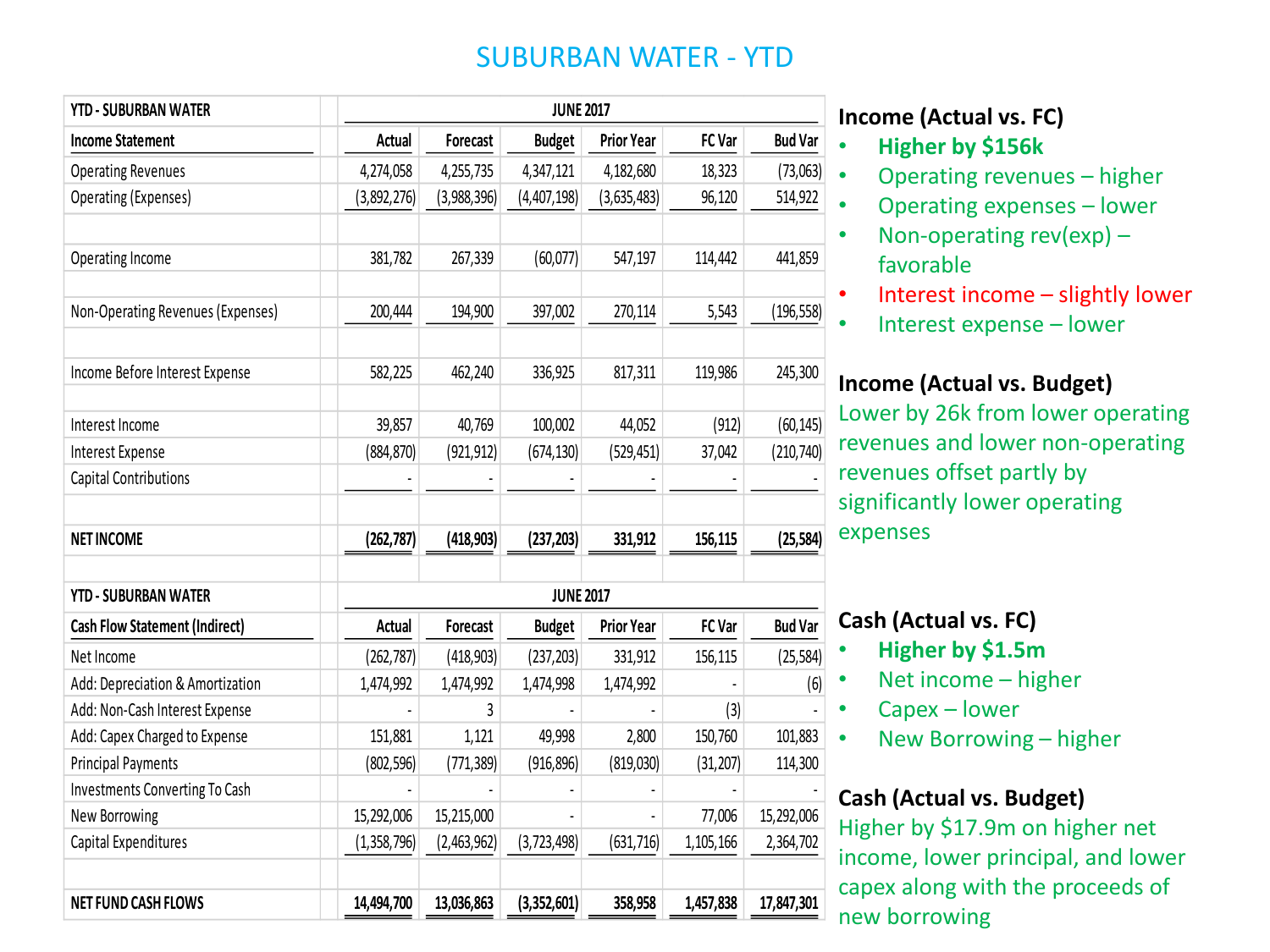## Dashboard – Suburban Wastewater

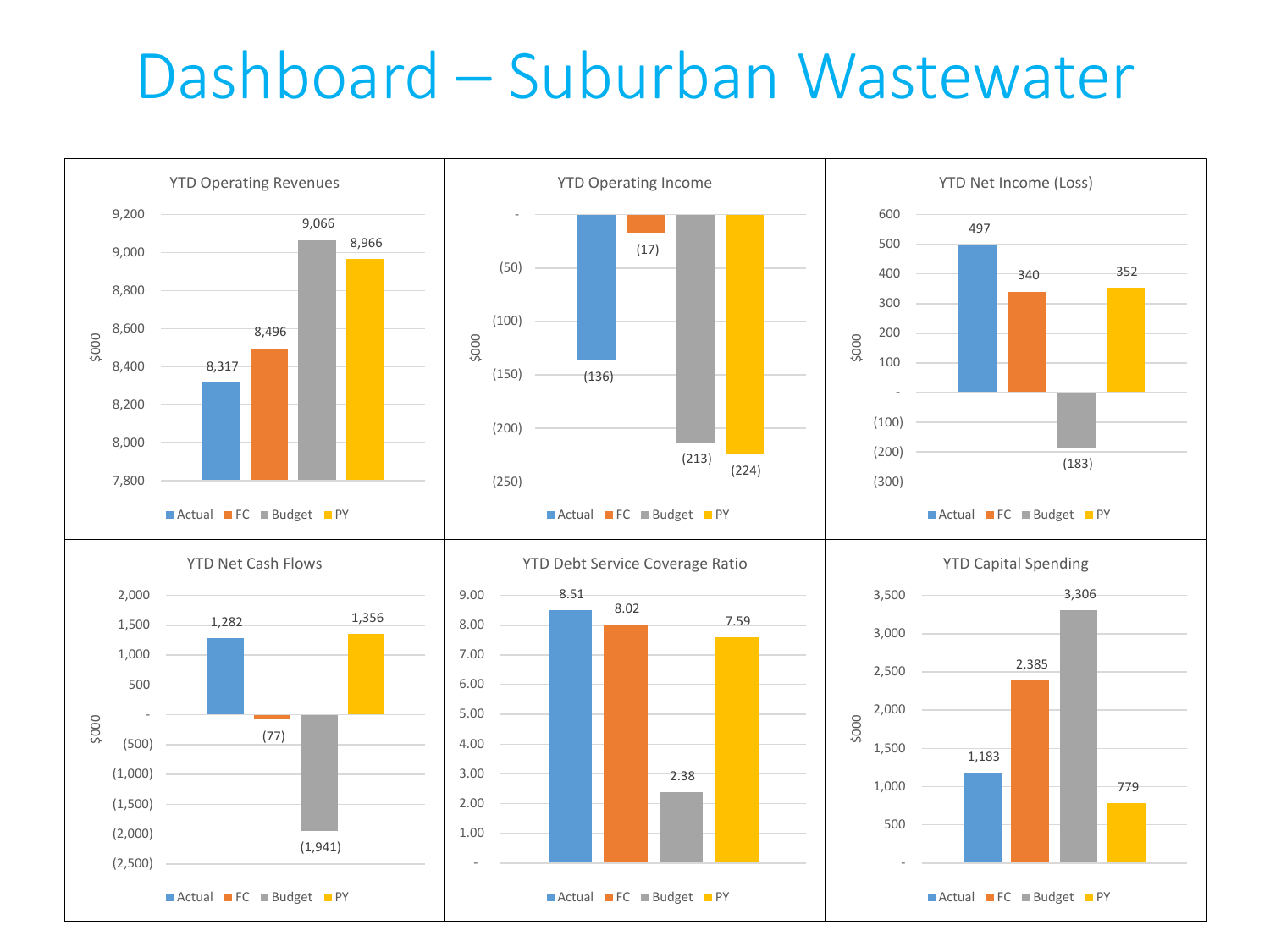## SUBURBAN WASTEWATER - YTD

| <b>YTD - SUBURBAN WASTEWATER</b>      | <b>JUNE 2017</b> |               |                  |                   |            |                |
|---------------------------------------|------------------|---------------|------------------|-------------------|------------|----------------|
| <b>Income Statement</b>               | Actual           | Forecast      | <b>Budget</b>    | <b>Prior Year</b> | FC Var     | <b>Bud Var</b> |
| <b>Operating Revenues</b>             | 8,316,849        | 8,495,878     | 9,065,440        | 8,966,183         | (179, 029) | (748,591)      |
| <b>Operating (Expenses)</b>           | (8,452,620)      | (8, 513, 217) | (9, 278, 682)    | (9, 190, 170)     | 60,598     | 826,062        |
| Operating Income                      | (135, 770)       | (17, 339)     | (213, 242)       | (223, 987)        | (118, 432) | 77,472         |
| Non-Operating Revenues (Expenses)     | 738,064          | 437,912       | 396,498          | 673,078           | 300,152    | 341,566        |
| Income Before Interest Expense        | 602,294          | 420,573       | 183,256          | 449,091           | 181,721    | 419,038        |
| Interest Income                       | 2,335            | 27,611        | 59,502           | 4,632             | (25, 276)  | (57, 167)      |
| Interest Expense                      | (108, 187)       | (108, 599)    | (425, 814)       | (102, 135)        | 412        | 317,627        |
| <b>Capital Contributions</b>          |                  |               |                  |                   |            |                |
| <b>NET INCOME</b>                     | 496,442          | 339,586       | (183, 056)       | 351,588           | 156,857    | 679,498        |
| <b>YTD - SUBURBAN WASTEWATER</b>      |                  |               | <b>JUNE 2017</b> |                   |            |                |
| <b>Cash Flow Statement (Indirect)</b> | Actual           | Forecast      | <b>Budget</b>    | <b>Prior Year</b> | FC Var     | <b>Bud Var</b> |
| Net Income                            | 496,442          | 339,586       | (183, 056)       | 351,588           | 156,856    | 679,498        |
| Add: Depreciation & Amortization      | 2,188,164        | 2,188,164     | 1,962,498        | 2,004,798         |            | 225,666        |
| Add: Non-Cash Interest Expense        | 17,082           | 17,567        |                  | 17,670            | (485)      | 17,082         |
| Add: Capex Charged to Expense         | 518              |               | 150,000          | 1,001             | 518        | (149, 482)     |
| <b>Principal Payments</b>             | (236,999)        | (237, 612)    | (563, 676)       | (239, 542)        | 613        | 326,677        |
| Investments Converting To Cash        |                  |               |                  |                   |            |                |
| <b>New Borrowing</b>                  |                  |               |                  |                   |            |                |
| Capital Expenditures                  | (1, 182, 886)    | (2, 384, 789) | (3,306,498)      | (779, 143)        | 1,201,903  | 2,123,612      |
| <b>NET FUND CASH FLOWS</b>            | 1,282,321        | (77,084)      | (1,940,732)      | 1,356,371         | 1,359,405  | 3,223,053      |

#### **Income (Actual vs. FC)**

- **Higher by \$157k**
- Operating revenues slightly lower
- Operating expenses lower
- Non-op rev (exp) significantly favorable
- Interest income lower
- Interest expense slightly lower

#### **Income (Actual vs. Budget)**

Higher by \$680k on lower operating expenses to offset lower operating revenues along with favorable non-op rev and lower interest expense

#### **Cash (Actual vs. FC)**

- **Higher by \$1.4m**
- Net income higher
- Capex lower

#### **Cash (Actual vs. Budget)**

Higher by \$3.2m from higher cash from ops and lower capex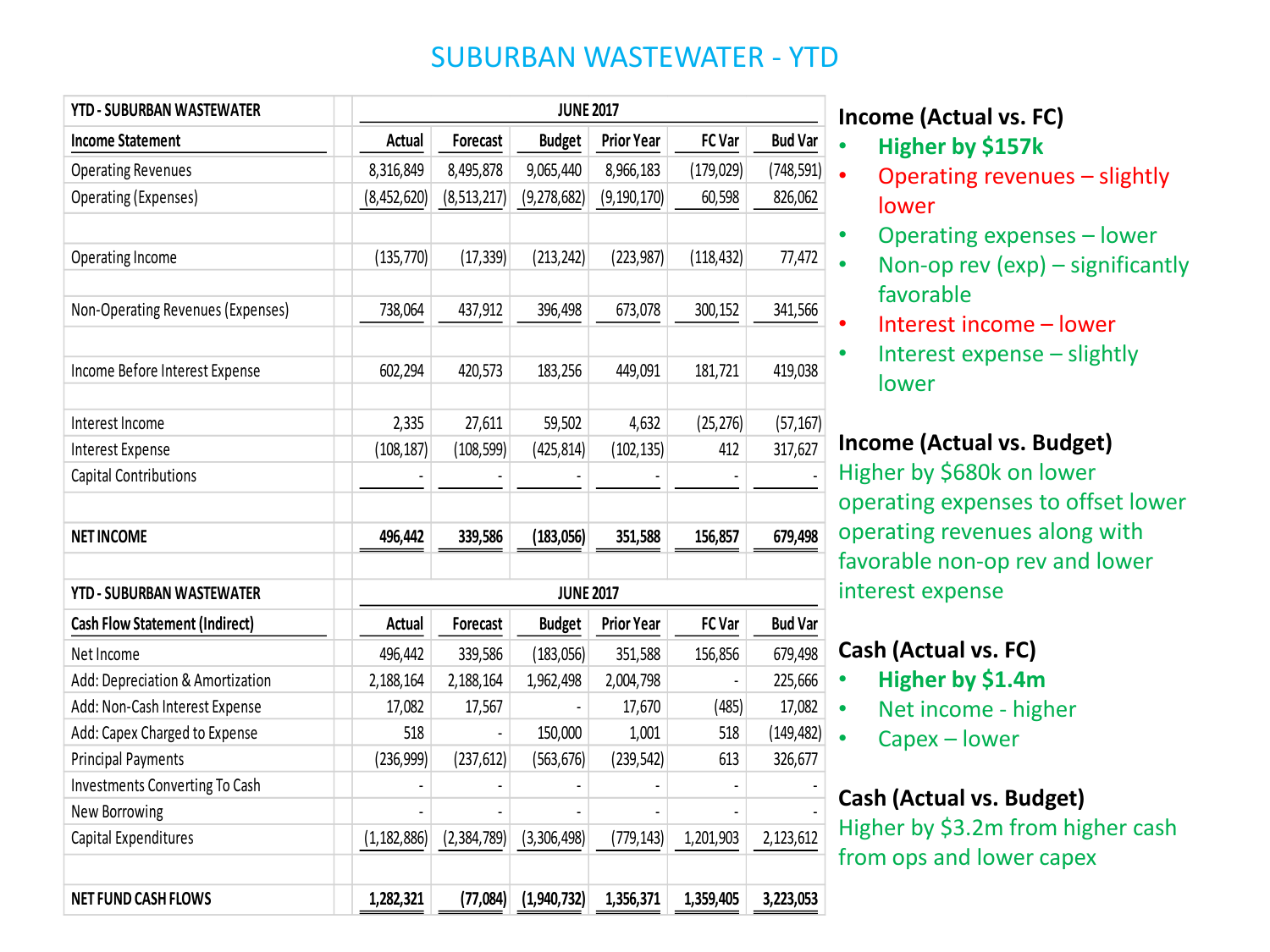# Dashboard – City Division

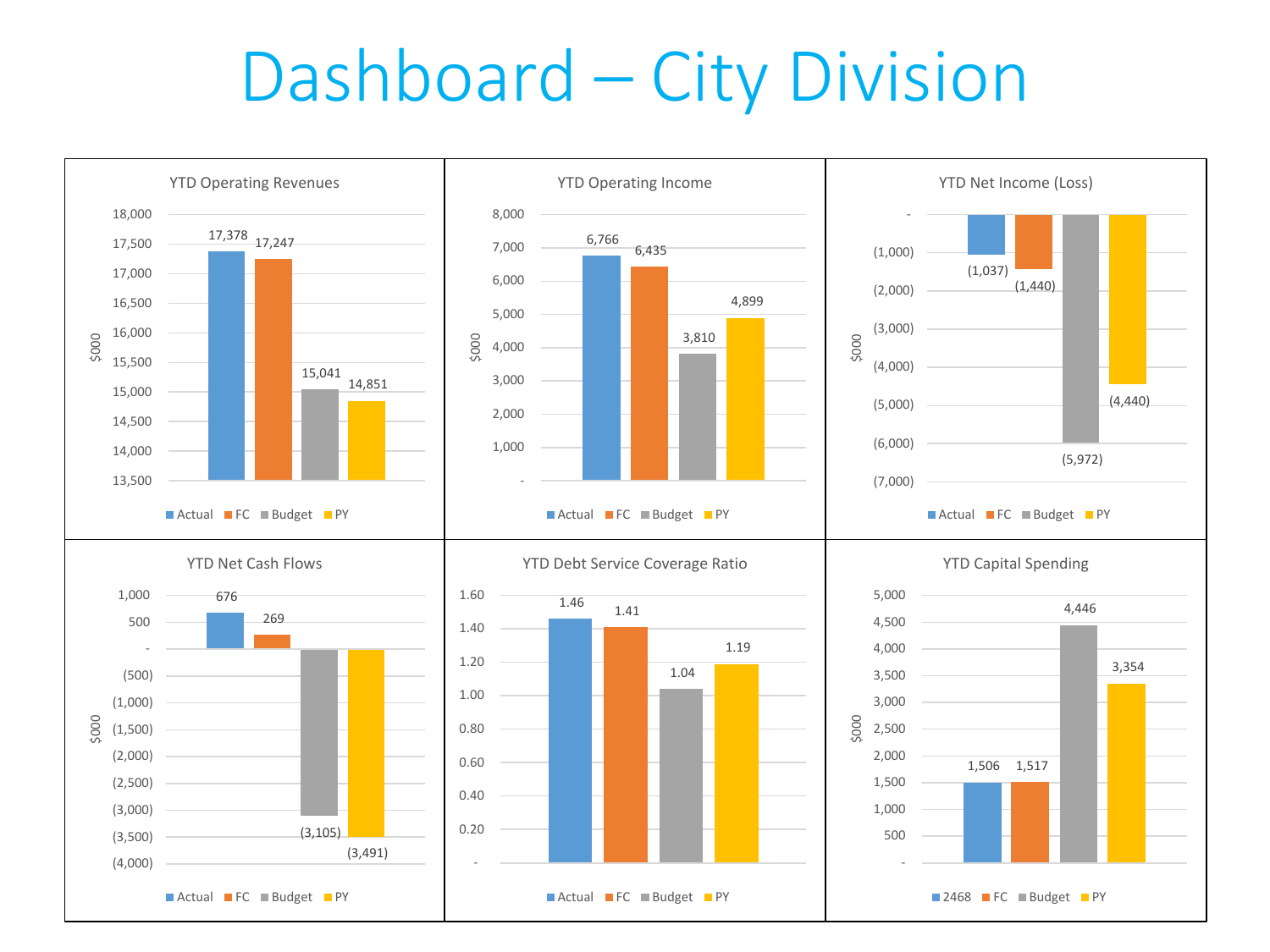## CITY DIVISION - YTD

| <b>YTD - CITY DIVISION</b>            | <b>JUNE 2017</b> |                |                  |                   | Income (Actual v |                |                                                        |
|---------------------------------------|------------------|----------------|------------------|-------------------|------------------|----------------|--------------------------------------------------------|
| <b>Income Statement</b>               | Actual           | Forecast       | <b>Budget</b>    | <b>Prior Year</b> | FC Var           | <b>Bud Var</b> | Higher by \$4                                          |
| <b>Operating Revenues</b>             | 17,378,248       | 17,247,325     | 15,041,421       | 14,851,284        | 130,923          | 2,336,827      | <b>Operating rev</b><br>$\bullet$                      |
| <b>Operating (Expenses)</b>           | (10,611,622)     | (10, 812, 129) | (11, 231, 040)   | (9,951,708)       | 200,507          | 619,418        | <b>Operating ex</b><br>$\bullet$                       |
| Operating Income                      | 6,766,626        | 6,435,196      | 3,810,381        | 4,899,577         | 331,430          | 2,956,245      | $Non-ops - lo$<br>$\bullet$<br>reimburseme             |
| Non-Operating Revenues (Expenses)     | (449, 895)       | (343, 497)     | (1,703,004)      | (1,649,945)       | (106, 398)       | 1,253,109      | expensed cap                                           |
| Income Before Interest Expense        | 6,316,731        | 6,091,699      | 2,107,377        | 3,249,632         | 225,032          | 4,209,354      | Interest incor<br>$\bullet$<br>higher<br>Interest expe |
| Interest Income                       | 224,011          | 190,724        | 151,002          | 203,064           | 33,286           | 73,009         |                                                        |
| Interest Expense                      | (7,577,646)      | (7, 722, 646)  | (8, 230, 248)    | (7,892,748)       | 145,000          | 652,602        | <b>Income (Actual v</b>                                |
| <b>Capital Contributions</b>          |                  |                |                  |                   |                  |                | Higher by \$4.9m                                       |
|                                       |                  |                |                  |                   |                  |                | variances across                                       |
| <b>NET INCOME</b>                     | (1,036,904)      | (1,440,222)    | (5,971,869)      | (4,440,052)       | 403,318          | 4,934,965      |                                                        |
| <b>YTD - CITY DIVISION</b>            |                  |                | <b>JUNE 2017</b> |                   |                  |                |                                                        |
| <b>Cash Flow Statement (Indirect)</b> | <b>Actual</b>    | Forecast       | <b>Budget</b>    | <b>Prior Year</b> | FC Var           | <b>Bud Var</b> | Cash (Actual vs.                                       |
| Net Income                            | (1,036,904)      | (1,440,222)    | (5,971,869)      | (4,440,052)       | 403,318          | 4,934,965      | <b>Higher by \$4</b>                                   |
| Add: Depreciation & Amortization      | 2,700,000        | 2,700,000      | 2,800,002        | 2,700,000         |                  | (100,002)      | Net income -                                           |
| Add: Non-Cash Interest Expense        | 1,053,785        | 1,198,785      | 1,706,387        | 1,368,887         | (145,000)        | (652, 602)     | $Capex - lowe$                                         |
| Add: Capex Charged to Expense         | 679,943          | 598,927        | 3,952,002        | 1,320,212         | 81,016           | (3, 272, 059)  |                                                        |
| <b>Principal Payments</b>             |                  |                |                  |                   |                  |                | Cash (Actual vs.                                       |
| Cash Outlays on Lease & Lease Reserve | (252,000)        | (252,000)      | (256,000)        | (250,000)         |                  | 4,000          | Higher by \$3.7m                                       |
| Investments Converting To Cash        |                  |                |                  |                   |                  |                | higher cash from                                       |
| New Borrowing                         |                  |                |                  |                   |                  |                | with lower capex                                       |
| Capital Expenditures                  | (2,468,447)      | (2,536,790)    | (5, 335, 284)    | (4, 190, 492)     | 68,343           | 2,866,837      |                                                        |
| <b>NET FUND CASH FLOWS</b>            | 676,377          | 268,700        | (3, 104, 762)    | (3,491,445)       | 407,677          | 3,781,139      |                                                        |

#### **Income (Actual vs. FC)**

- **Higher by \$403k**
- Operating revenues higher
- Operating expenses lower
- Non-ops lower project reimbursement & higher expensed capex
- Interest income slightly higher
- Interest expenses lower

#### **Income (Actual vs. Budget)**

Higher by \$4.9m with favorable variances across the board

#### **Cash (Actual vs. FC)**

- **Higher by \$408k**
- Net income higher
- Capex lower

#### **Cash (Actual vs. Budget)**

Higher by \$3.7m due, mainly to higher cash from operations along